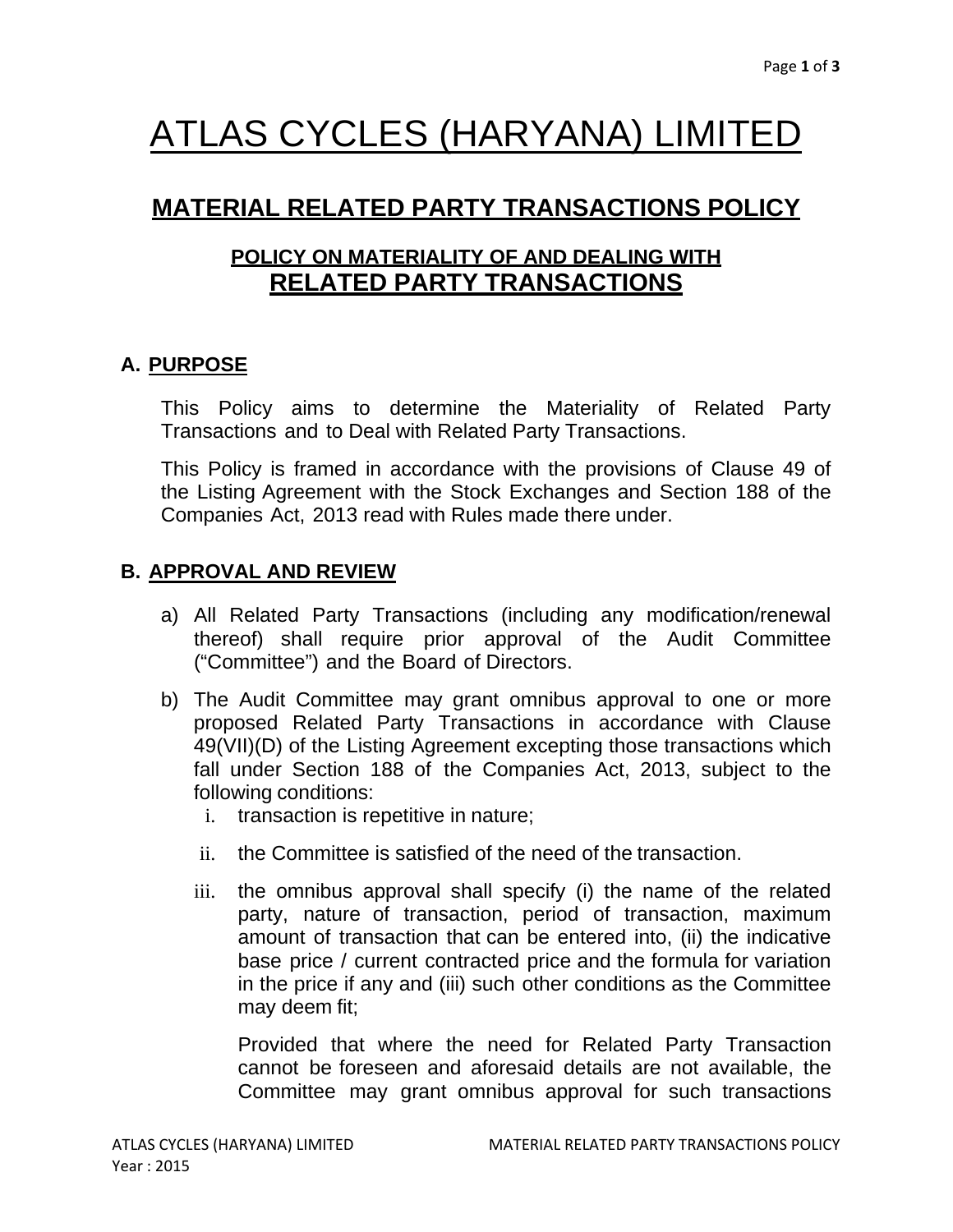subject to their value not exceeding Rs.1 crore per transaction.

- iv. Transaction may be ratified by the Board in its next meeting
- c) All Related Party Transactions which are 'Material' as defined in para C of this Policy, shall also require prior approval of the shareholders by way of special resolution and all Related Parties shall abstain from voting, irrespective of whether they are party to the particular transaction or not. Provided that if the legal requirement is relaxed or made stringent on this requirement, then the same be followed.
- d) All Related Party Transactions prescribed under Section 188 of the Companies Act, 2013 which are either not in the ordinary course of business or are not at arm's length, shall require prior approval of :
	- (i) Board ; and
	- (ii) Shareholders by way of Special Resolution if amount of such transactions exceeds the limits prescribed in Rule 15 of Companies (Meeting of Board and its Powers) Rules, 2014. The concerned Related Party shall abstain from voting on such resolution. Where such transaction is with a wholly owned subsidiary, the resolution passed by the Holding company shall be sufficient.
- e) All Related Party Transactions, post facto, shall be reviewed by the Committee on quarterly basis.

#### **C. MATERIAL RELATED PARY TRANSACTION**

Subject to the provisions of Clause 49 of the Listing Agreement, a transaction with a related party shall be considered material if the transaction / transactions to be entered into individually or taken together with previous transactions during a financial year, exceeds 10% of the annual consolidated turnover of the Company as per the last audited financial statement of the Company.

### **D. TRANSACTIONS WITH WHOLLY OWNED SUBSIDAIRIES**

Provisions of Para B (a to c) of this Policy shall not be applicable to any